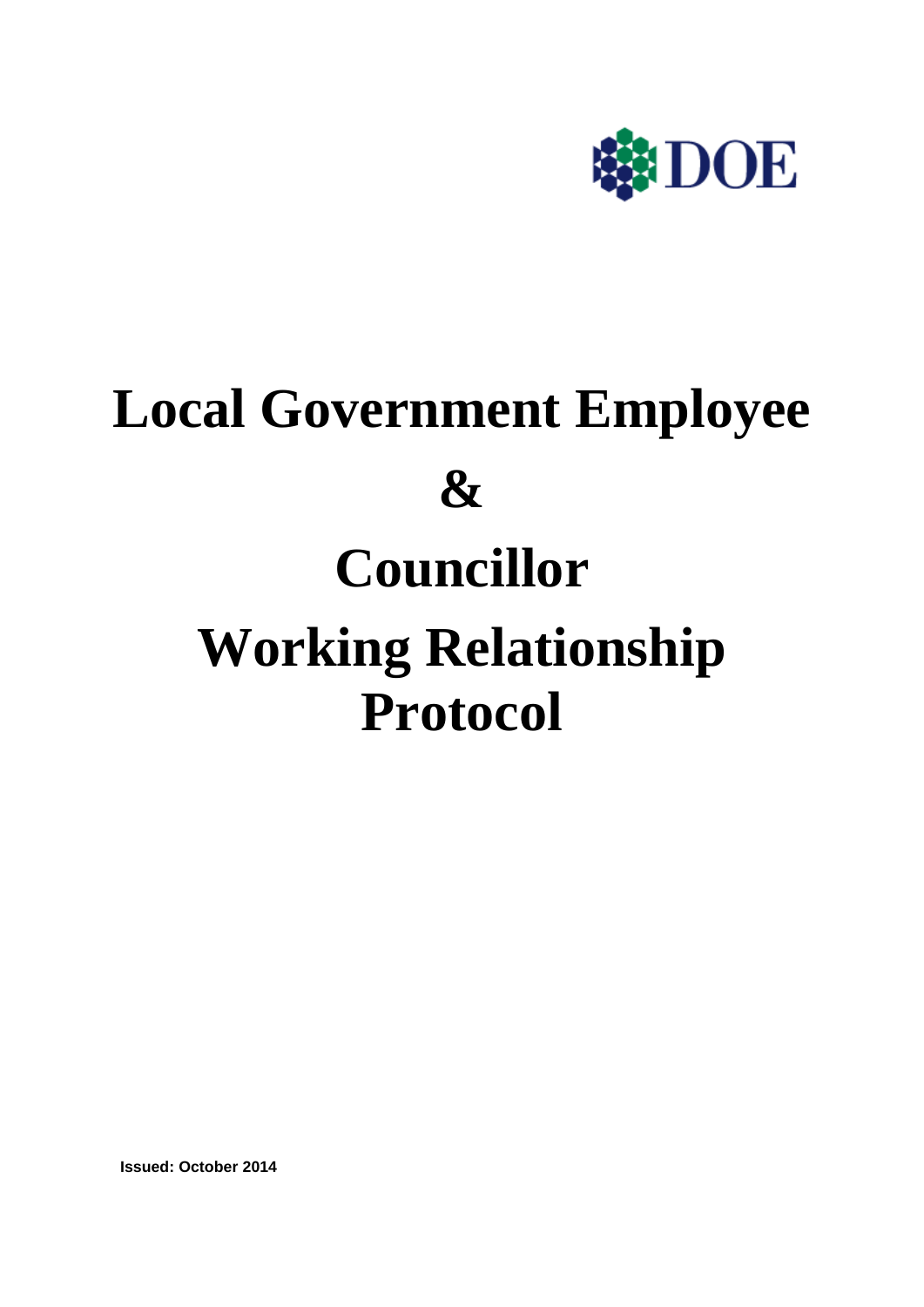## **Local Government Employee and Councillor Working Relationship Protocol**

#### **1.0 Introduction**

- 1.1 The Local Government Act (Northern Ireland) 2014 (the 2014 Act) creates a new environment for Local Government in Northern Ireland. The 2014 Act includes a new ethical framework for local government, a key element of which is the introduction of a mandatory Code of Conduct for Councillors.
- 1.2 The 2014 Act imposes a mandatory requirement for Councillors to observe the Northern Ireland Local Government Code of Conduct for Councillors (the Councillor Code), which establishes mechanisms for the investigation and adjudication of complaints and for appeals. With the exception of Part 9 (Planning), the Code came into force on 28 May 2014 the Part of the Code which deals with planning will come into effect from 1 April 2015.
- 1.3 The Local Government Staff Commission for Northern Ireland is responsible for issuing the Code of Conduct for Local Government Employees (2004) (the Employee Code). In conjunction with the Local Government Reform Joint Forum, the Commission has prepared a revised Code of Conduct for Local Government Employees due to come into effect from 1 April 2015.
- 1.4 Local Government has already established policies and procedures to resolve issues that Employees (for the purpose of this protocol the term 'Employees' or members of staff should be taken to mean any individual employed by a council including those working both full time and part time on a permanent, temporary, fixed term or inward secondment basis. The Protocol also applies to seasonal and casual staff, agency workers and volunteers while they are engaged in carrying out duties for the council), may encounter in the workplace. This protocol does not override any existing Employee policies or legal obligations but seeks to clarify the expected working relationship between Councillors and Employees.

### **2.0 Purpose**

2.1 The protocol is intended to set out the working relationship between Councillors and Employees of councils. It relates to all aspects of the working environment, both physical and virtual. The protocol also advises of the steps to be taken to deal with concerns at an early stage to reduce negative impacts upon Councillors or Employees and ensure the prompt resolution of any difficulties which may arise. All issues raised under the remit of this protocol must be dealt with in the strictest confidence.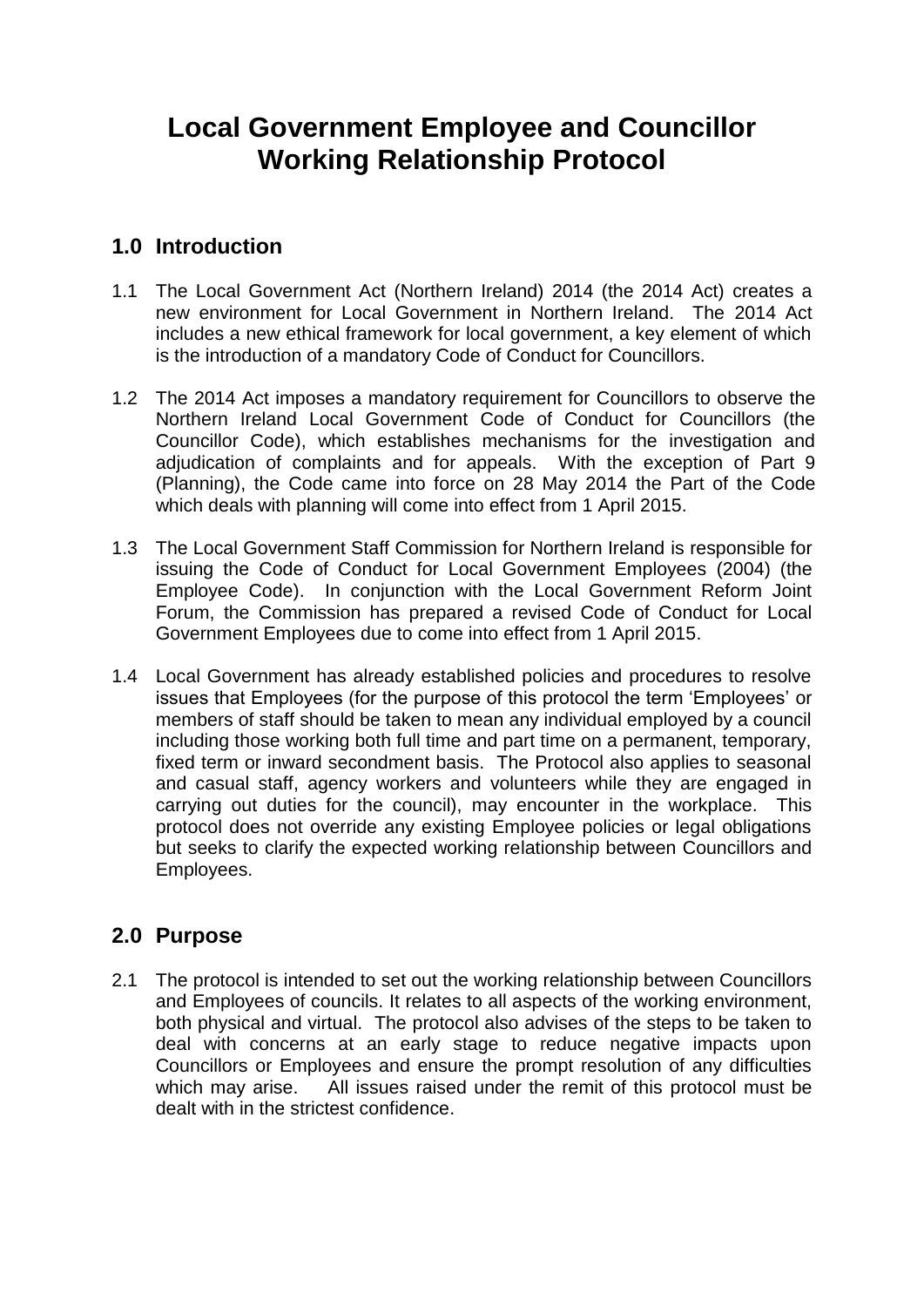- 2.2 The protocol should also assist in furthering and developing a harmonious working environment with positive, constructive and professional relationships between Employees and Councillors.
- 2.3 The protocol reflects the content of both Employee and Councillor Codes of Conduct that demand the highest standards of personal conduct at all times. It upholds the seven Nolan Principles and the additional principles of public life:-
	- **Public Duty –** have a duty to uphold the law and to act on all occasions in accordance with the public trust placed in them; to act in the interests of the community as a whole.
	- **Selflessness** should act in the public interest at all times and should take decisions solely in terms of the public interest. They should not act in order to gain financial or other material benefits for themselves, their family, friends or associates.
	- **Integrity** should not place themselves under any financial or other obligation to outside individuals or organisations, which might reasonably be thought by others to influence them in the performance of their duties.
	- **Objectivity** in carrying out public business, including considering public appointments, awarding contracts, or recommending individuals for rewards and benefits, they should make choices on merit.
	- **Accountability** are accountable to the public for their decisions and actions and for the way that they carry out their responsibilities and must submit themselves to whatever scrutiny is appropriate to their office.
	- **Openness** should be as open as possible about the decisions and actions that they take. They should give reasons for their decisions when required and restrict information only when the wider public interest clearly demands it.
	- **Honesty** should act honestly. They have a duty to declare any private interests relating to their public duties and should take steps to resolve any conflicts between their private interests and public duties at once and in a way that protects the public interest.
	- **Leadership** should promote and support these principles by leadership and example in order to establish and maintain the trust and confidence of the public, to ensure the integrity of their council in conducting business.
	- **Equality** should promote equality of opportunity and not discriminate against any person by treating people with respect regardless of race, age, religion, gender, sexual orientation, disability, political opinion, marital status and whether or not a person has dependants.
	- **Promoting Good Relations**  should act in a way that is conducive to promoting good relations by providing a positive example for the wider community to follow and that seeks to promote a culture of respect, equality and embrace diversity in all its forms.
	- **Respect** Employees and Councillors are reminded that it is acknowledged that the exchange of ideas and opinions on policies may be robust but this should be kept in context and not extended to individuals being subjected to unreasonable and excessive personal attack. They should keep in mind that rude and offensive behaviour may lower the public's regard for, and confidence in, Employees, Councillors and councils, they should therefore show respect and consideration for others at all times.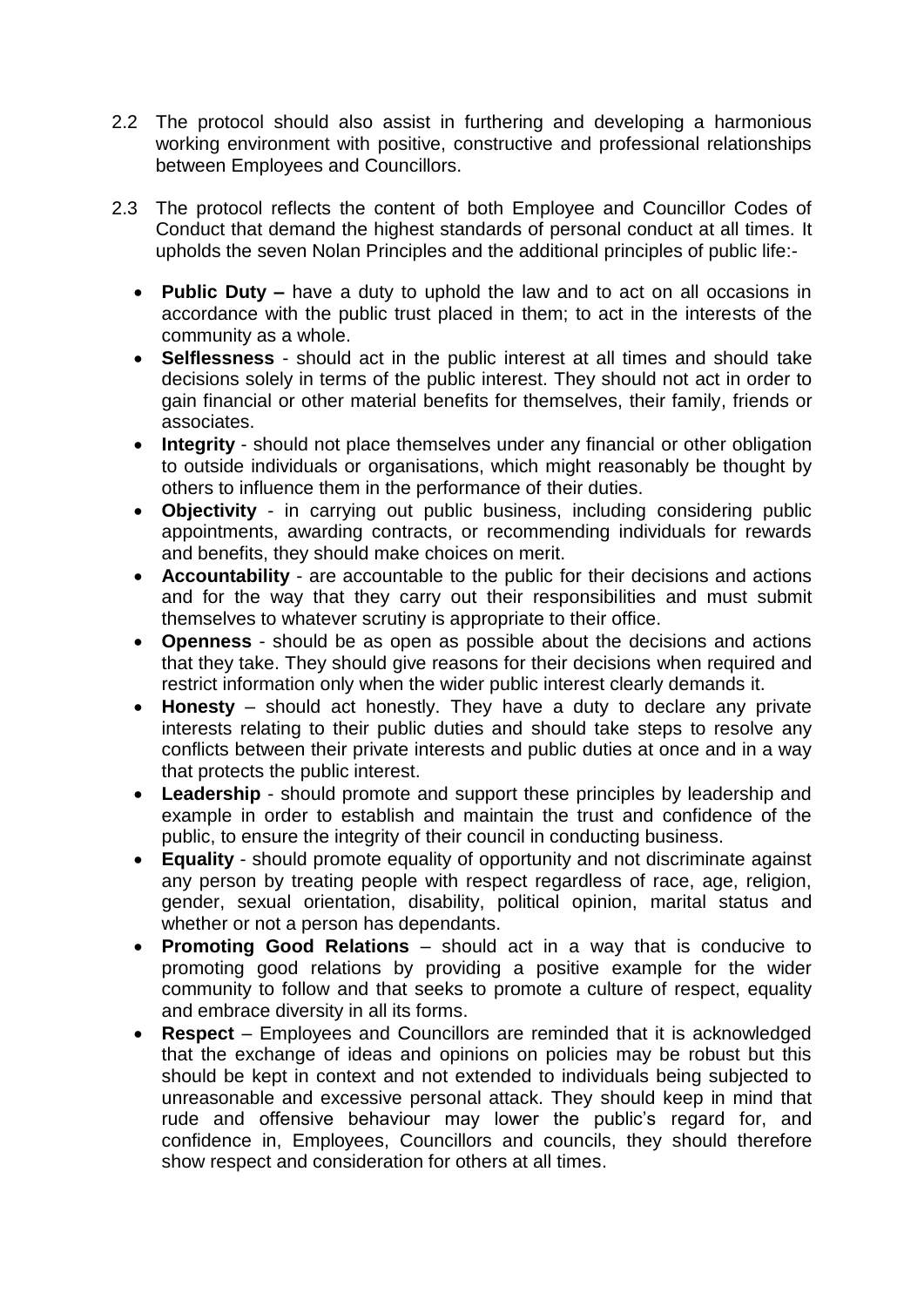**Good Working Relationships -** Councillors and Employees are servants of the public, and are interdependent upon one another. But their responsibilities are distinct. Employees are ultimately responsible to the Chief Executive**<sup>1</sup>** ; Councillors are responsible to the electorate. The working relationship between Councillors and Employees must at all times be professional, courteous and based on mutual respect and trust. Neither party should seek to take unfair advantage of their position. All Councillors and Employees are responsible for ensuring they understand what behaviour is required of them, complying with respective Codes of Conduct. Both share a responsibility for understanding sensitivities and feelings of others and avoiding behaviour that could cause offence or distress.

#### **3.0 Conduct of Local Government Employees towards Councillors**

- 3.1 Employees must treat all political groups and individual Councillors equally, fairly and remain politically neutral at all times. Employees will provide professional, impartial and effective support, to enable Councillors to fulfil their role, in and on behalf of, the council. Employees will not seek to influence or lobby a Councillor with regards to personal issues.
- 3.2 It is important that there should be good working relationships between senior council employees and Chairs of Committees / Mayors. However such relationships should not be allowed to become so close as to cast doubt either on an officer's ability to deal impartially with other councillors, or the Chair/Mayor's ability to deal impartially with other employees.

#### **4.0 Procedure**

4.1 In the event that a Councillor wishes to raise either an informal or formal complaint regarding the conduct or behaviour of an Employee, the following process should be followed:

#### **Informal Approach**

**.** 

- 4.2 A Councillor should seek to raise the matter in the first instance with the relevant Head of Service or Director who should seek to resolve the matter with the Employee concerned. The Councillor must not engage directly with the Employee, nor make any attempt to reprimand or discipline the Employee.
- 4.3 If the matter is about the conduct of an Employee at Head of Service or Director level, the Councillor should address their concern to the Chief Executive.
- 4.4 The Head of Service/Director/Chief Executive will undertake to resolve the matter through discussions with the Employee concerned and report on the outcome to the Councillor.

<sup>[&</sup>lt;sup>1</sup> A Chief Executive is also an employee and is ultimately responsible to the Council]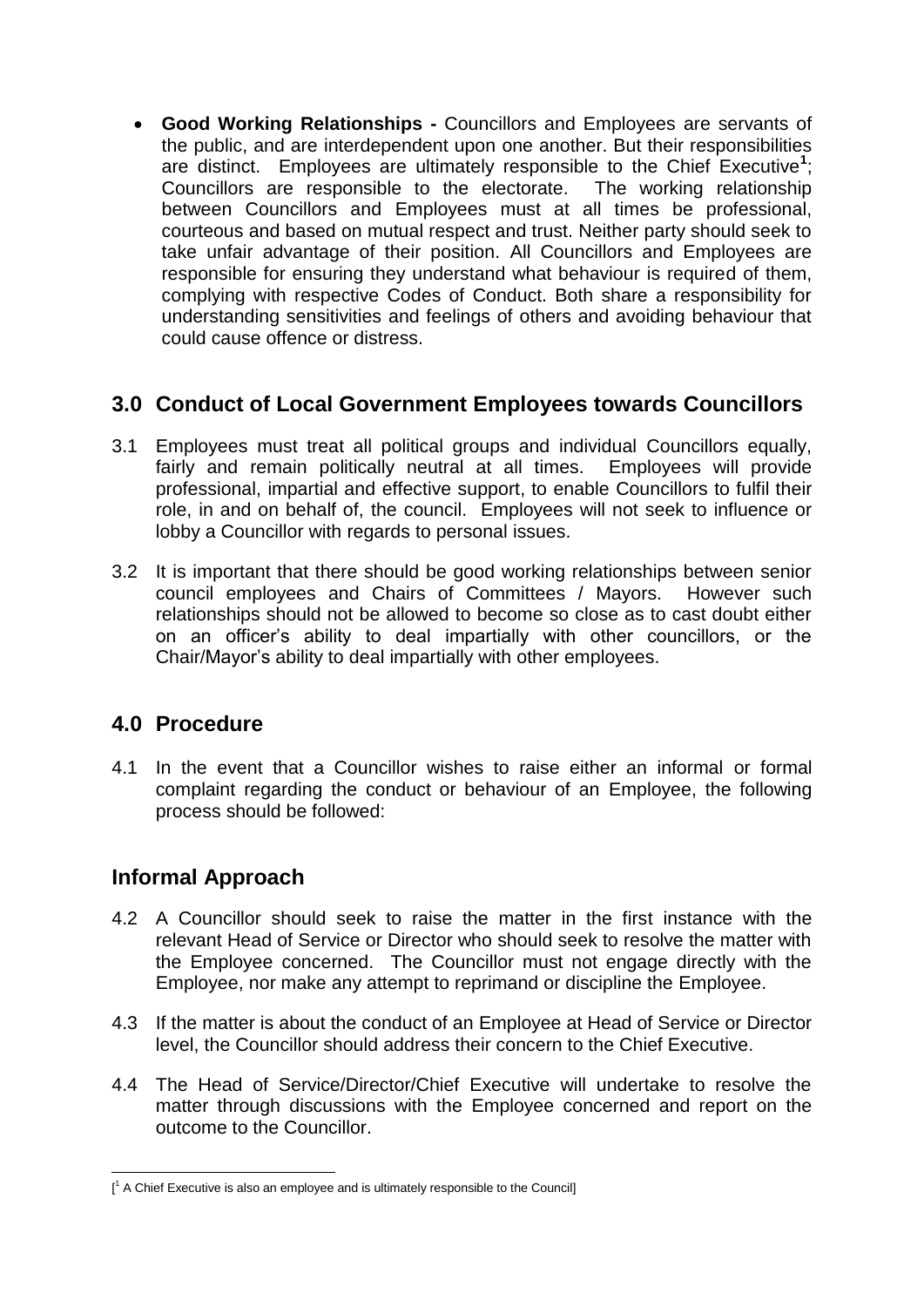#### **Formal Approach**

- 4.5 If the Councillor is unhappy with the outcome of the informal approach or considers the initial complaint to be of a serious nature, they should raise the matter with the relevant Head of Service or Director and make their Party Group Leader, if relevant, aware of the complaint.
- 4.6 The relevant Head of Service/Director (or Chief Executive if applicable), will ensure the matter is investigated according to the relevant council procedures consulting with appropriate human resource sections.
- 4.7 The outcome of the investigation may result in:-
	- no further action being required,
	- a verbal or written apology to the Councillor with an acknowledgement by the Employee that their conduct failed to meet the agreed standard and an undertaking that there will be no recurrence or
	- referral for consideration under the council's disciplinary procedure.
- 4.8 The Head of Service/Director (or Chief Executive if applicable), will write to the Councillor and Group Party Leader, if relevant, advising of the outcome.
- 4.9 The Employee will be informed in accordance with the relevant council procedures.
- 4.10 If the complaint is in relation to the Chief Executive the procedures specified in the Joint Negotiating Committee (JNC) for Chief Executives of Local Authorities or the appropriate mechanism at that time will be followed.

#### **5.0 Conduct of Councillors towards Employees**

5.1 Councillors' engagement with Employees must be equitable, reasonable, courteous and respectful and ensure that the impartiality of Employees is not compromised. Councillors must abide by their Code and their council's standing orders.

#### **Procedure**

5.2 In the event that an Employee wishes to raise either an informal or formal complaint regarding the conduct or behaviour of a Councillor, the appropriate support must be provided by their respective line manager and the following procedure should be followed: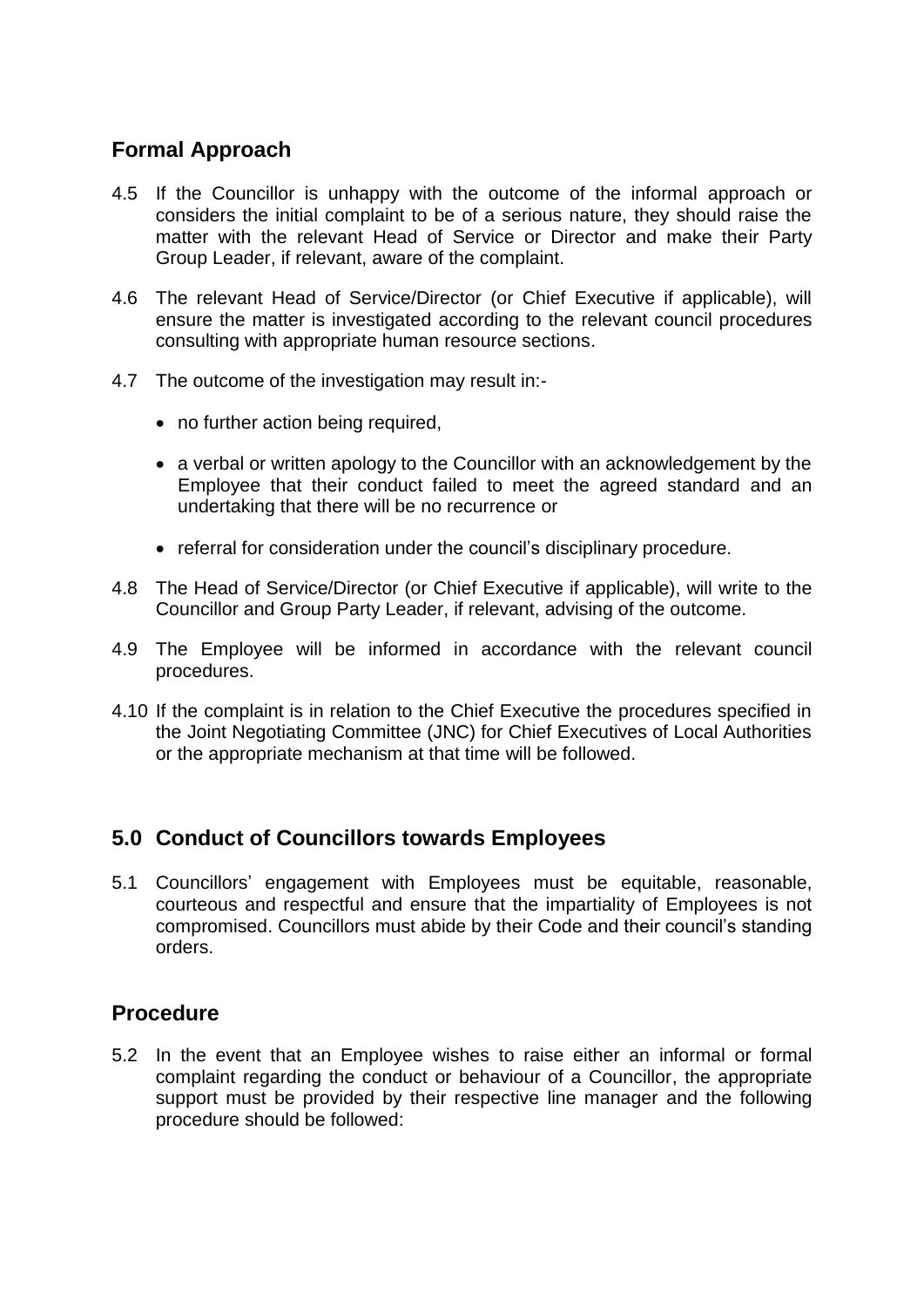#### **Informal Approach**

- 5.3 An Employee should seek to raise the matter in the first instance with their relevant Head of Service or Director, providing details of the incident that has occurred. The Employee must not engage directly with the Councillor. If necessary, the Head of Service or Director may involve the Group Party Leader, if relevant.
- 5.4 The Head of Service or Director will undertake to resolve the matter through discussions with the Councillor concerned and report on the outcome to the Employee and the Chief Executive.

#### **Formal Approach**

- 5.5 If the Employee is unhappy with the outcome of the informal approach or considers their complaint to be of a serious nature, they may wish to consult with their recognised Trade Union representative, if applicable prior to raising the matter formally (verbally or in writing) with the relevant Head of Service or Director. The Employee and their representative may also raise the complaint directly with the senior Human Resource Employee in the Council.
- 5.6 The relevant Head of Service/ Director, (or senior HR Employee if applicable), will ensure the matter is investigated according to the appropriate council investigatory process.
- 5.7 The Councillor and Party Group Leader, if relevant, will be advised of the complaint and should agree to co-operate with the investigation to establish the facts.
- 5.8 The outcome of the investigation may result in:-
	- no further action being required, or
	- a verbal or written apology to the Employee with an acknowledgement by the Councillor that their conduct failed to meet the agreed standards and an undertaking that there will be no recurrence.
- 5.9 If the Head of Service/Director (or senior HR Employee), considers that the circumstances of the complaint is sufficiently serious or a pattern of behaviour emerges, they may recommend to the Chief Executive that the matter is raised at a formal meeting with the Party Group Leader, if relevant. The minutes of this meeting should be presented to the appropriate governance committee for consideration.
- 5.10 The Head of Service/ Director (or senior HR Employee), will write to the Employee (and where appropriate their recognised Trade Union representative) advising of the outcome. If the Employee is unhappy with the outcome, they may request that their complaint be reviewed by the Chief Executive. The